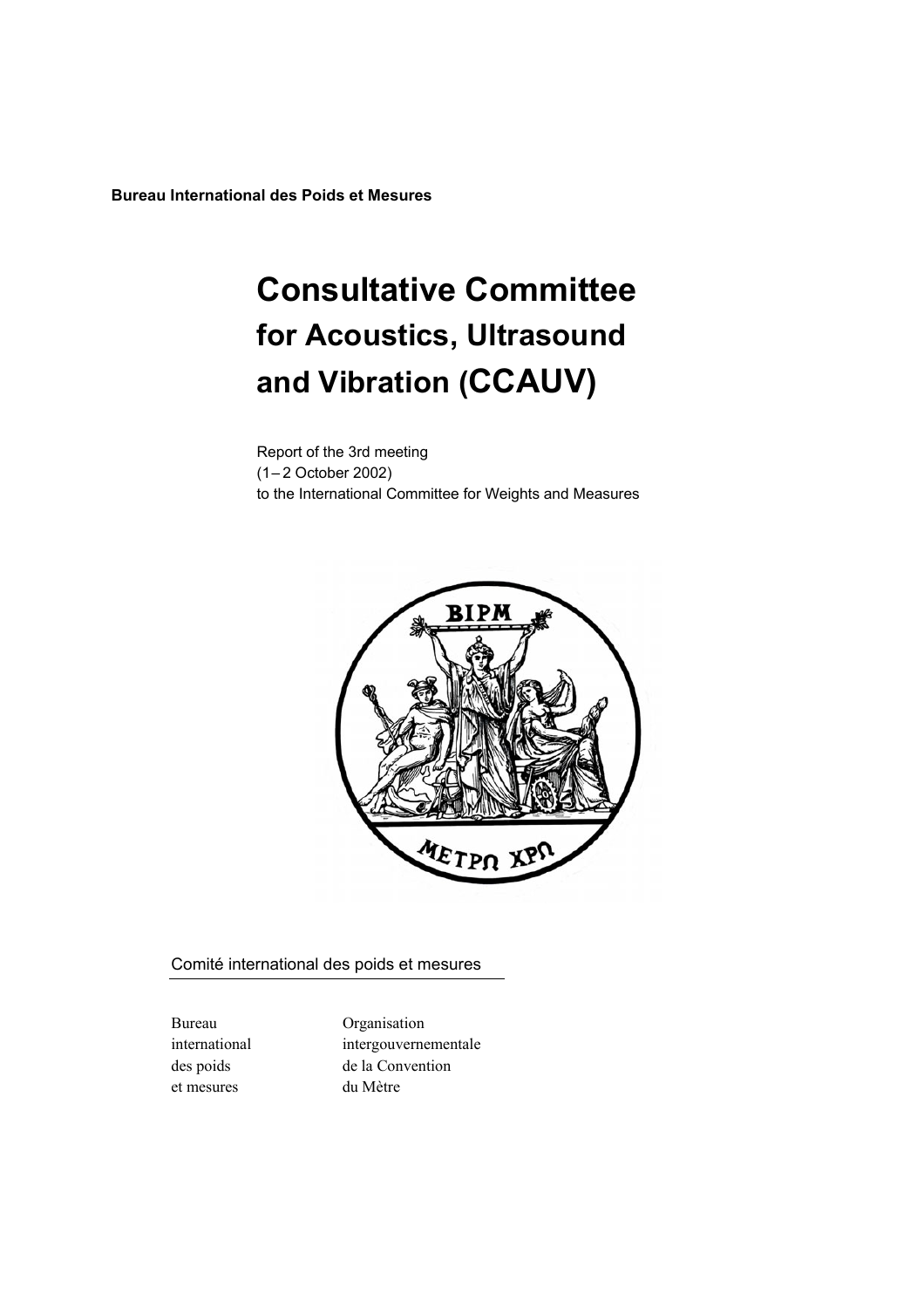## **2 ·** 3rd Meeting of the CCAUV

Note:

Following a decision made by the International Committee for Weights and Measures at its 92nd meeting in October 2003, Reports of meetings of Consultative Committees will henceforth be published only on the BIPM website in the form presented here.

Full bilingual printed versions in French and English will no longer appear.

 T.J.Quinn, Director BIPM, November 2003.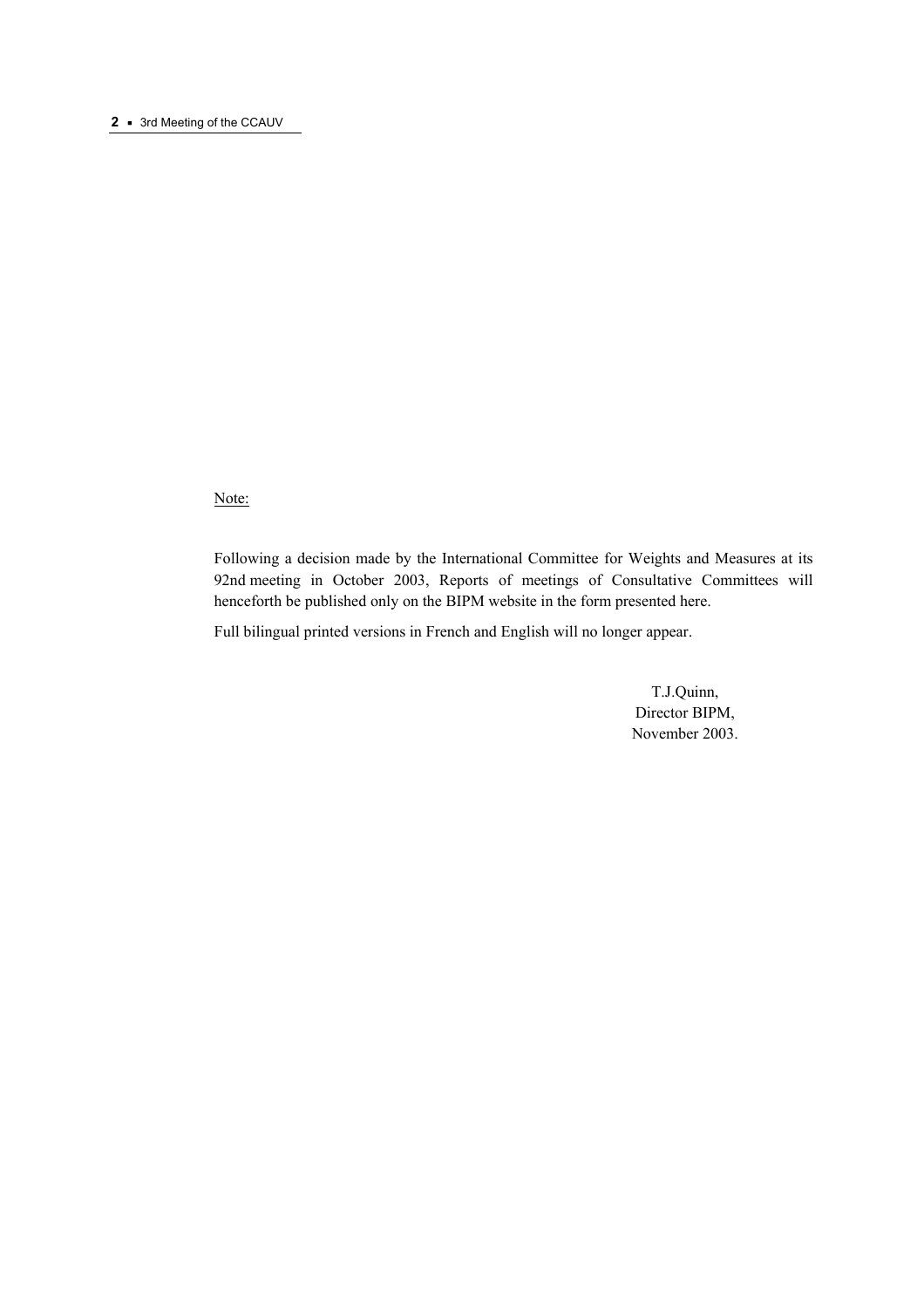# **LIST OF MEMBERS OF THE CONSULTATIVE COMMITTEE FOR ACOUSTICS, ULTRASOUND AND VIBRATION**

as of 1 October 2002

#### **President**

Dr J. Valdés, member of the International Committee for Weights and Measures, Instituto Nacional de Tecnología Industrial, San Martin.

#### **Executive Secretary**

Dr P.J. Allisy-Roberts, International Bureau of Weights and Measures [BIPM], Sèvres.

#### **Members**

Bureau National de Métrologie, Institut National de Métrologie [BNM-INM], Paris. Centro Nacional de Metrología [CENAM], Querétaro. CSIR, National Measurement Laboratory [CSIR-NML], Pretoria. D.I. Mendeleyev Institute for Metrology [VNIIM], Gosstandart of Russia, St Petersburg. Danish Institute of Fundamental Metrology [DFM], Danish Primary Laboratory for Acoustics [DPLA], Naerum. Istituto Elettrotecnico Nazionale Galileo Ferraris [IEN], Turin/Istituto di Metrologia Gustavo Colonnetti del Consiglio Nazionale delle Ricerche [IMGC-CNR], Turin. Korea Research Institute of Standards and Science [KRISS], Daejeon. National Institute of Metrology [NIM], Beijing. National Institute of Standards and Technology [NIST], Gaithersburg. National Measurement Laboratory, CSIRO [NML CSIRO], Lindfield. National Metrology Institute of Japan, National Institute of Advanced Industrial Science and Technology [NMIJ/AIST], Tsukuba. National Physical Laboratory [NPL], Teddington. National Physical Laboratory of India [NPLI], New Delhi. National Research Council of Canada [NRC], Ottawa. Nederlands Meetinstituut, Van Swinden Laboratorium [NMi VSL], Delft. Physikalisch-Technische Bundesanstalt [PTB], Braunschweig. Swiss Federal Office of Metrology and Accreditation [METAS], Bern-Wabern. The Director of the International Bureau of Weights and Measures [BIPM], Sèvres.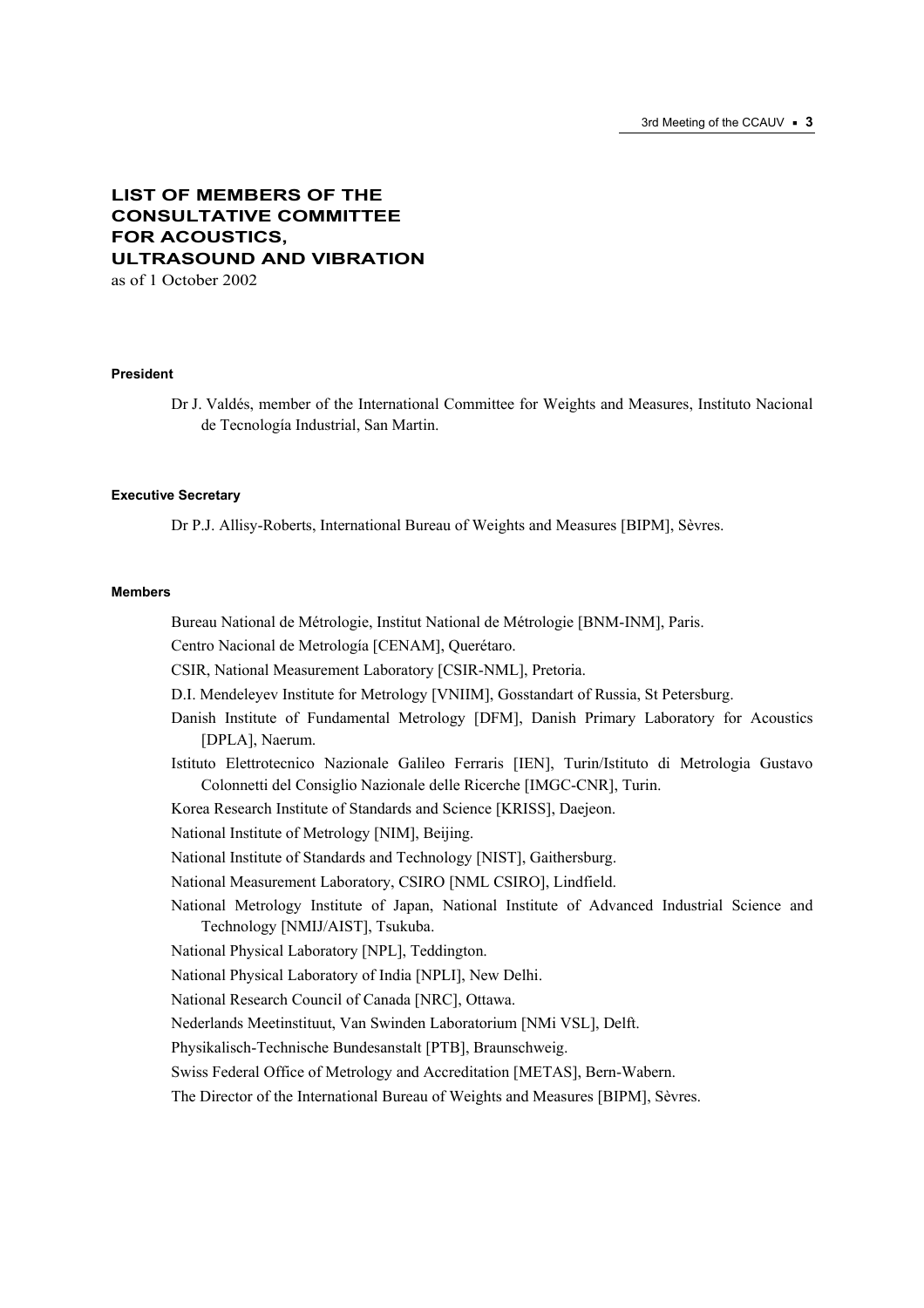## **Observers**

Bundesamt für Eich- und Vermessungswesen [BEV], Vienna.

Český Metrologický Institut/Czech Metrological Institute [CMI], Prague.

Glówny Urzad Miar/Central Office of Measures [GUM], Warsaw.

Institute for Physical, Technical and Radiophysical Measurements [VNIIFTRI], Gosstandart of Russia, Moscow.

Instituto Português da Qualidade [IPQ]/Laboratório Nacional de Engenharia Civil [LNEC], Lisbon.

International Electrotechnical Commission [IEC].

International Organization for Standardization [ISO].

Slovenský Metrologický Ústav/Slovak Institute of Metrology [SMU], Bratislava.

Standards, Productivity and Innovation Board [SPRING Singapore], Singapore.

State Agency for Metrology and Technical Surveillance [SAMTS], Sofia.

Ulusal Metroloji Enstitüsü/National Metrology Institute [UME], Gebze-Kocaeli.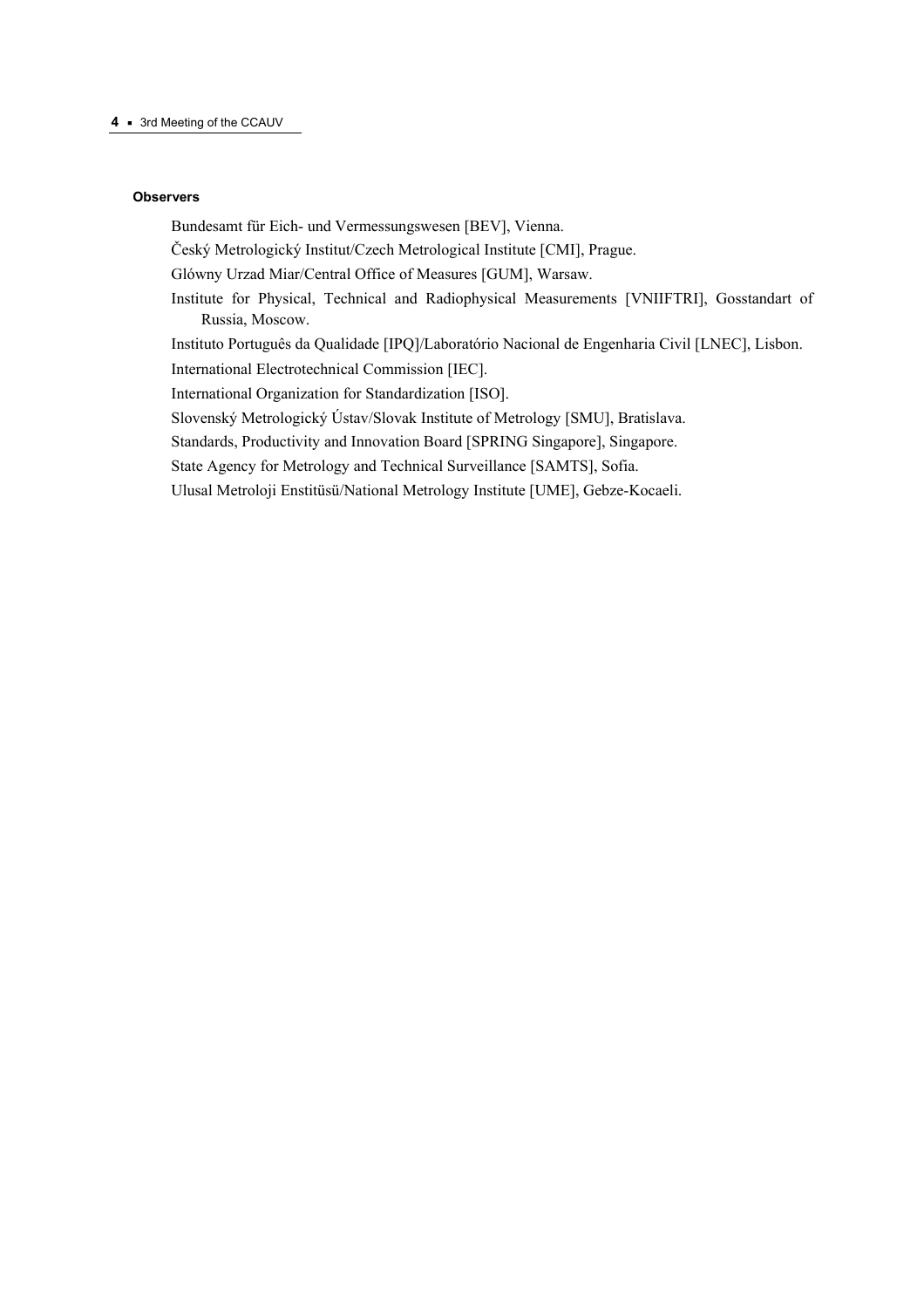# **1 OPENING OF THE MEETING; APPOINTMENT OF THE RAPPORTEUR; APPROVAL OF THE AGENDA**

The Consultative Committee for Acoustics, Ultrasound and Vibration (CCAUV) held its third meeting at the Bureau International des Poids et Mesures (BIPM) Sèvres, on Monday 1 and Tuesday 2 October 2002.

The following were present: R. Barham (NPL), C. Barreau (BNM-INM), S. Barrera-Figueroa (CENAM), G. Basile (IMGC-CNR), K. Beiβner (PTB), J.-N. Durocher (BNM-INM), J.S. Echeverría-Villagómez (CENAM), A. Elías-Juarez (CENAM), J. Filliben (NIST), E. Frederiksen (DPLA), C. Guglielmone (IEN), M. Lecollinet (BNM-INM), V. Nedzelnitsky (NIST), T.J. Quinn (Director of the BIPM), K. Rasmussen (DPLA), R. Reibold (PTB), S. Robinson (NPL), S. Sato (NMIJ/AIST), V. Smirnov (VNIIM), S.J. Suh (KRlSS), S. Thwaites\* (NML CSIRO), T. Usuda (NMIJ/AIST), J. Valdés (President of the CCAUV), A.L. Van Buren (NIST), P. van Kan (NMi VSL), C.S. Veldman (CSIR-NML), H.-J. von Martens (PTB, ISO TC108), G. Wong (NRC), Yue Zhang (NIM), B. Zeqiri (NPL).

Observers: A. Enyakov (VNIIFTRI), A. Konkov (VNIIFTRI), E. Sadikoglu (UME), M. Sinojmeri (BEV), M. Szelag (GUM).

Invited: G. Ripper (INMETRO).

 $\overline{\phantom{a}}$ 

Also attending the meeting: P. Giacomo (Director emeritus of the BIPM), P.J. Allisy-Roberts (Executive Secretary, BIPM), C. Thomas (Coordinator of the BIPM key comparison database), A.J. Wallard (Deputy Director, Director Designate of the BIPM).

Apologies were received from: M. Bartos (CMI), F. Berthod (METAS), A.E. Isaev (VNIIFTRI), S.M. Lee (SPRING Singapore), V. Mohanan (NPLI), R. Preston (IEC TC87), (NIST), A. Todorova (NCM).

The Director of the BIPM, Dr Quinn, welcomed the members to this third meeting of the CCAUV held at the BIPM. He apologized for not being able to attend the entire meeting explaining that Prof. Andrew Wallard, his Deputy, would be present.

Prof. Wallard reflected briefly on the history of the CCAUV, commenting that its objective was not only to execute key comparisons.

The President, Dr Valdés, formally opened the meeting and welcomed all the participants. Apologies were noted from members unable to attend, followed by a brief introduction by each of the participants, observers and guests. Dr Valdés summarized the agenda, giving a brief overview of the objectives of the meeting.

<sup>\*</sup> Dr Suszanne Thwaites died tragically on 7 October 2003 and this report is dedicated to her memory.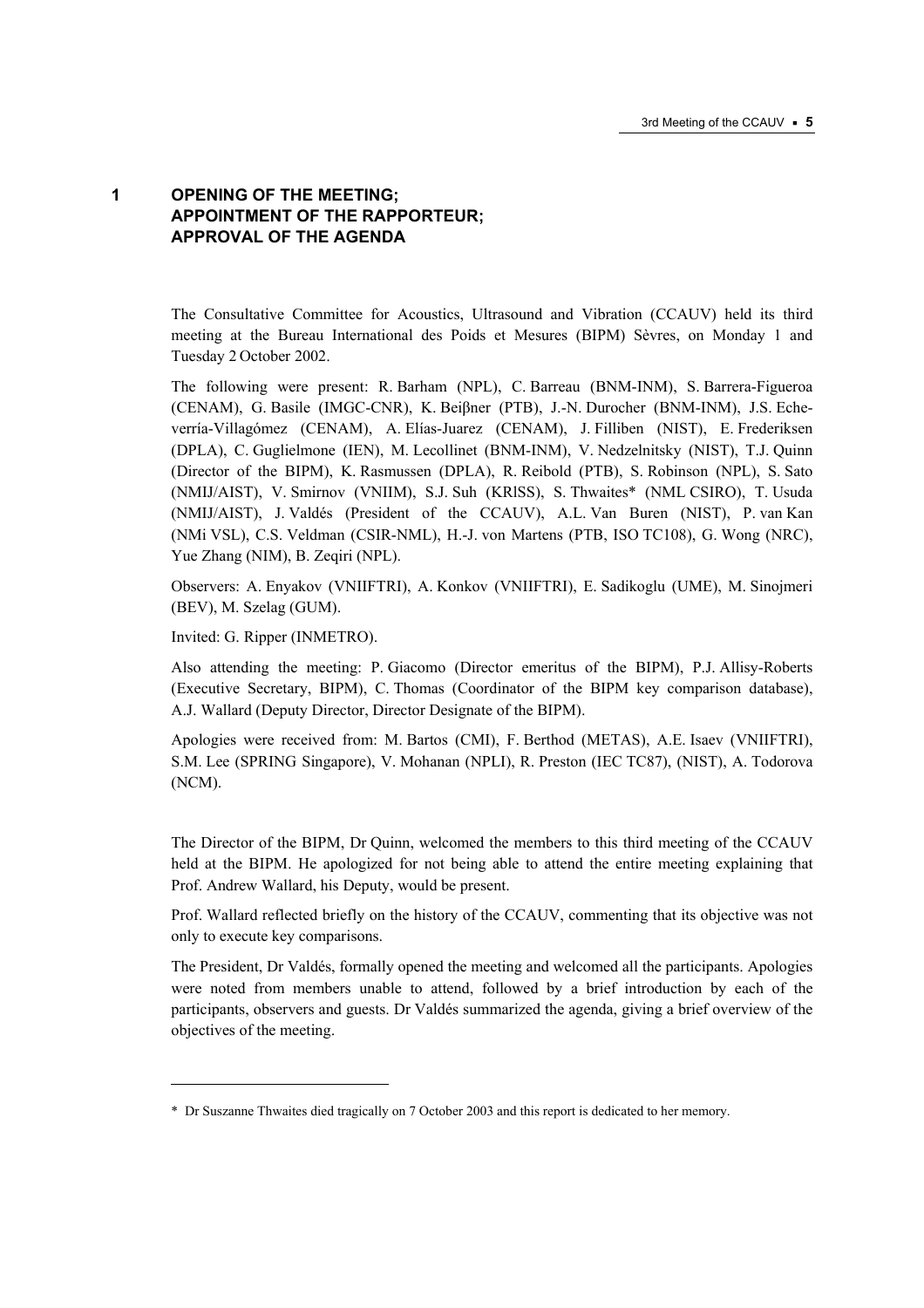Mr Veldman, CSIR-NML, was apointed as *Rapporteur* for a third term. He was invited to compile the report immediately after the CCAUV meeting in an effort to expedite the report.

The agenda (CCAUV/02-00) was accepted as presented, with no proposals for change.

# **2 REPORT ON THE SECOND MEETING OF THE CCAUV, OCTOBER 2001**

The President delivered a short summary of the ful[l report of the 2nd meeting o](https://www.bipm.org/en/committees/cc/ccauv/publications_cc.html)f the CCAUV, highlighting important issues and complimenting the participants in the various key comparisons.

# **3 PROGRESS AND RESULTS OF KEY COMPARISONS**

The BIPM, through a working group, had proposed guidelines [\(CCAUV/02-36\) f](https://www.bipm.org/cc/CCAUV/Allowed/3/CCAUV02-36.pdf)or the evaluation of key comparison data and producing the key comparison reference value (KCRV). Dr Quinn confirmed that the document would be published in *Metrologia*. He emphasized that the document should be seen as guidance.

A lengthy debate followed. Dr Filliben of the NIST expressed his strong views against the use of the weighted mean as a method of determining the KCRV. He was concerned that this method would be widely implemented as the weighted mean is the method favoured by the guidance document.

Dr Quinn disagreed with Dr Filliben's suggestion that if the BIPM published the guide document, it would be seen as the only way to calculate reference values. He expressed the view that the publication would encourage experts to publish their research either in support or opposition of the guidance.

Dr Filliben's views were met with opposition from some of the delegates. At the second convocation of the CCAUV, the pilot laboratories had presented investigations into the application of different methods for determining the KCRV for the different key comparisons. The methods that were considered included the mean, median, weighted mean and others. Data was presented that showed negligible differences between the methods for the key comparisons in question. In cases where the weighted mean had been applied, the pilot laboratory performed "validation checks" on the results to determine the robustness of the calculations. In cases where such checks revealed unsatisfactory results, different methods were then used to determine the KCRV for that specific measurement.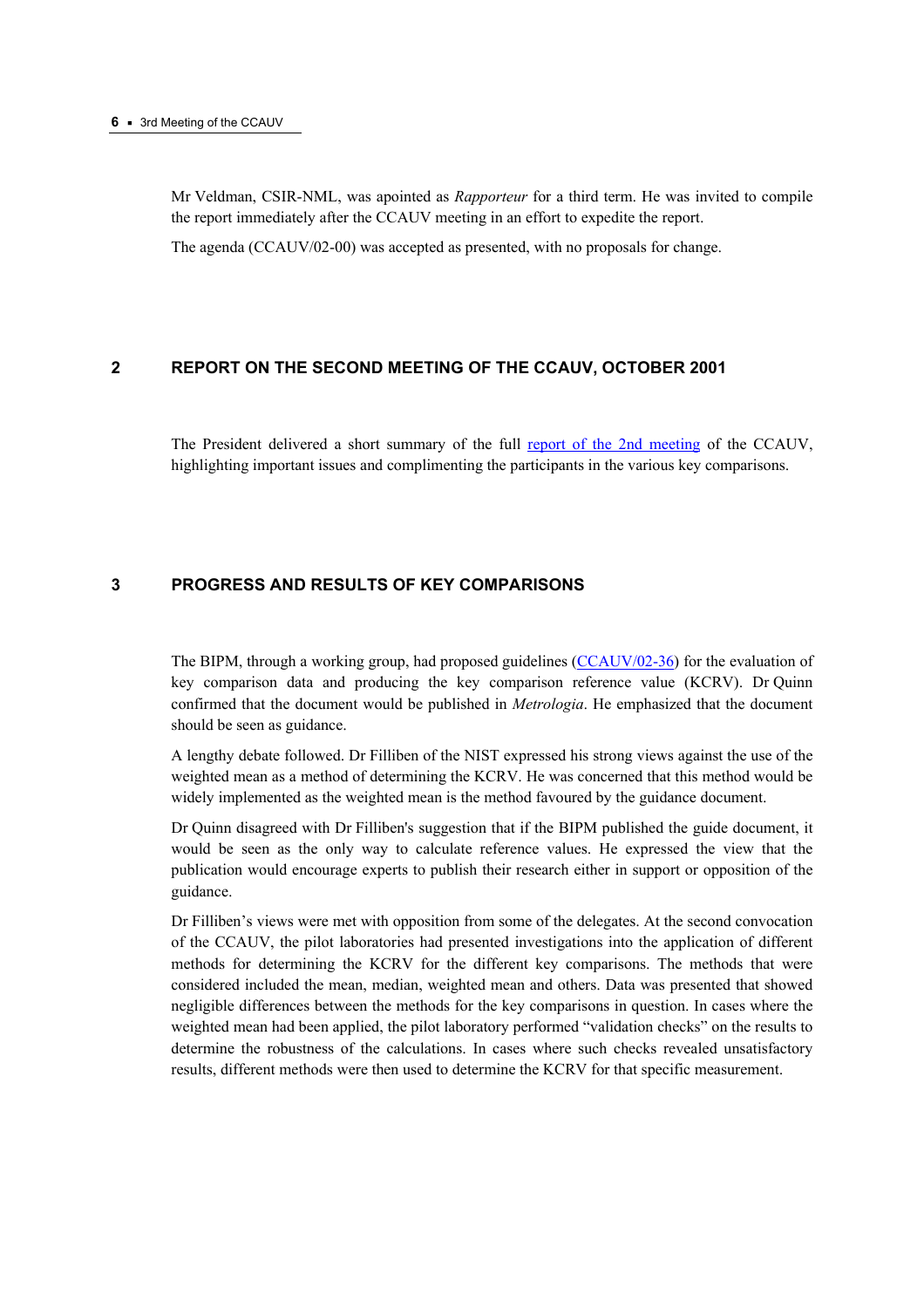## **3.1 CCAUV.A-K1**

Mr Barham presented the Draft B report (CCAUV/02-27) on th[e CCAUV.A-K1 ke](http://kcdb.bipm.org/AppendixB/KCDB_ApB_search_result.asp?search=2&cmp_cod_search=CCAUV.A-K1&match_exact=0)y comparison for approval by the committee. As part of his summary he commented that the aim of the comparison was to determine the sound pressure sensitivity of LSP1 microphones in accordance with IEC 61094-2. The protocol was not prescriptive as to the methodology to be followed, with the result that a variety of systems and equipment were used by the participants, making the small spread in the results even more remarkable.

The KCRV was depicted in the report as the 0 dB line on the graphs. This value was the mean value of the results obtained for the two microphones used. Degrees of equivalence for 250 Hz and 1 kHz will be reported in the BIPM key comparison database (KCDB).

As a matter of interest, Mr Barham showed results from a similar comparison that had been performed during the 1980s. A comparison between the results of the two comparisons showed an improvement in the spread of measurements from 0.2 dB in 1980 to 0.05 dB for the recent key comparison.

Dr Nedzelnitsky pointed out that the NIST used hydrogen as a filling gas and that the report mentions that some laboratories used helium as a filling gas. He was of the opinion that all the data, including the actual measurement results should be included in the report. The meeting concluded that the measurements should not be included as this would preclude the use of the same devices in future comparisons.

Dr Valdés enquired about the feasibility of using a dummy impedance to validate the response of reciprocity calibration systems. He referred to Dr Duncan Jarvis' thesis on the subject. However, the committee felt this not to be an appropriate subject for a key comparison. The main disadvantage being that such a device only validates the electrical transfer impedance of the system, leaving the acoustical transfer impedance unchecked.

The Draft B report was approved in principle and is to be circulated to all participants by e-mail for final comments. Participants will then have ten days to respond before publication proceeds.

# **3.2 CCAUV.A-K2**

Dr Nedzelnitsky reported on the progress of t[he CCAUV.A-K2 com](http://kcdb.bipm.org/AppendixB/KCDB_ApB_search_result.asp?search=2&cmp_cod_search=CCAUV.a-K2&match_exact=0)parison. He stated that the NIST is no longer able to pilot this comparison. He then raised some items for consideration for the comparison, as given in his report (CCAUV/02-39).

After some discussion, it was agreed that the lower frequency limit of 20 Hz originally proposed should be reduced, optionally, to 2 Hz. Dr Nedzelnitsky raised the issue of a suitable device to be used. Prof. Rasmussen assured the meeting that the LSP1 microphones would be suitable devices. He also pointed out that the same parameter is to be measured as [in CCAUV.A-K1 an](http://kcdb.bipm.org/AppendixB/KCDB_ApB_search_result.asp?search=2&cmp_cod_search=CCAUV.A-K1&match_exact=0)d that this would eliminate the possible confusion highlighted in Dr Nedzelnitsky's report.

The BEV agreed to pilot the comparison with assistance from the NPL. The exact level and detail of assistance will be agreed upon between the two laboratories. It was suggested that the comparison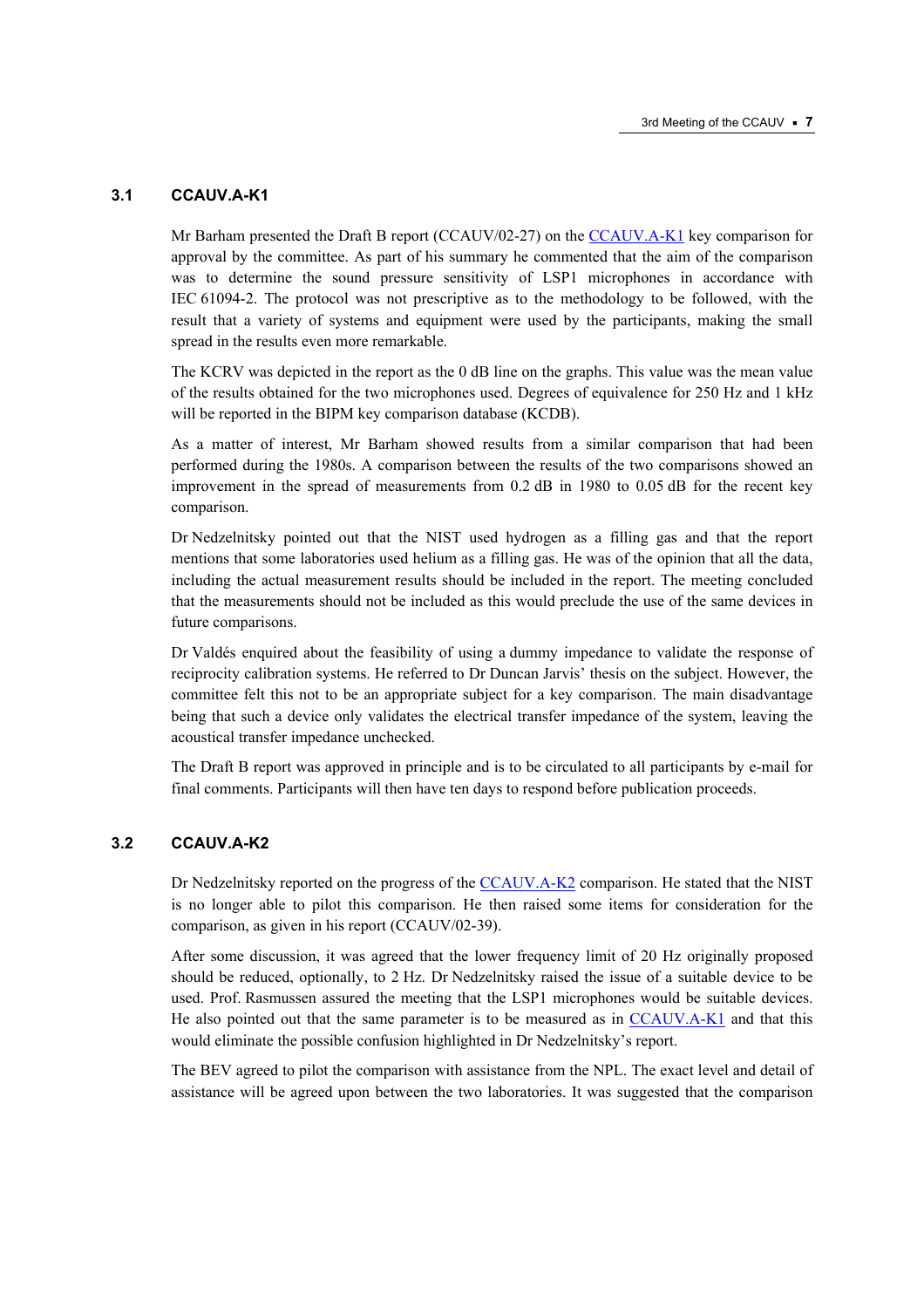could start in the middle of 2003. The participants are likely to be the BEV, DPLA, NIST, PTB and the NPL.

## **3.3 CCAUV.A-K3**

Dr Echeverría-Villagómez and Prof. Rasmussen, the CENAM and the DPLA being joint pilot laboratories, reported on the progress of th[e CCAUV.A-K3 co](http://kcdb.bipm.org/AppendixB/KCDB_ApB_search_result.asp?search=2&cmp_cod_search=CCAUV.a-K3&match_exact=0)mparison (CCAUV/02-19). Dr Echeverría-Villagómez informed the meeting that the two laboratories had agreed that the DPLA would arrange, manage and execute the key comparison while the CENAM will analyze the measurement data and compile the reports. This was accepted by the CCAUV.

Prof. Rasmussen reported that some laboratories might not be ready to participate in the CCAUV.A-K4 (LSF2 microphone) key comparison as currently scheduled in parallel with the CCAUV.A-K3 (LSP2 microphone) key comparison. The proposed frequency range of 31 Hz to 25 kHz with 31.5 kHz as an optional frequency point was accepted.

It was agreed that the comparisons CCAUV.A-K3 and CCAUV.A-K4 will be separated completely. Prof. Rasmussen will amend the protocol for the two comparisons with specific reference to the timetables and participants. Both the NIM and the INMETRO will be added to the list of participants for CCAUV.A-K3.

## **3.4 CCAUV.A-K4**

Prof. Rasmussen presented the draft protocol for th[e CCAUV.A-K4 com](http://kcdb.bipm.org/AppendixB/KCDB_ApB_search_result.asp?search=2&cmp_cod_search=CCAUV.a-K4&match_exact=0)parison (CCAUV/02-20) of the free field calibration of LS2 microphones. As mentioned at 3.3, the meeting agreed to run comparisons CCAUV.A-K3 and CCAUV.A-K4 independently of each other. The meeting took note of the unfortunate additional cost implications for laboratories participating in both comparisons.

Prof. Wallard reminded the meeting that the MRA transition period expires at the end of 2003 and that normally all key comparisons that are needed to support calibration and measurement capabilities (CMC) submissions should be completed by then.

As laboratories would probably measure both the pressure and free-field response, a proposal from Mr Barham to use the comparison to determine pressure to free-field corrections was accepted.

This comparison will be postponed to late 2003 or early 2004. The frequency range 2 kHz to 31.5 kHz with 40 kHz as optional was proposed and accepted. The protocol will be amended and redistributed to all participants.

## **3.5 CCAUV.U-K1**

Dr Beißner reported progress with th[e CCAUV.U-K1 co](http://kcdb.bipm.org/AppendixB/KCDB_ApB_search_result.asp?search=2&cmp_cod_search=CCAUV.U-K1&match_exact=0)mparison (CCAUV/02-12). The main application for these measurements is in the medical field. The comparison had been executed in four loops and the device was re-measured four times by the pilot laboratory. The participants were required to report two types of voltage measurements, *G* and *P*ref (as in the report). As no noticeable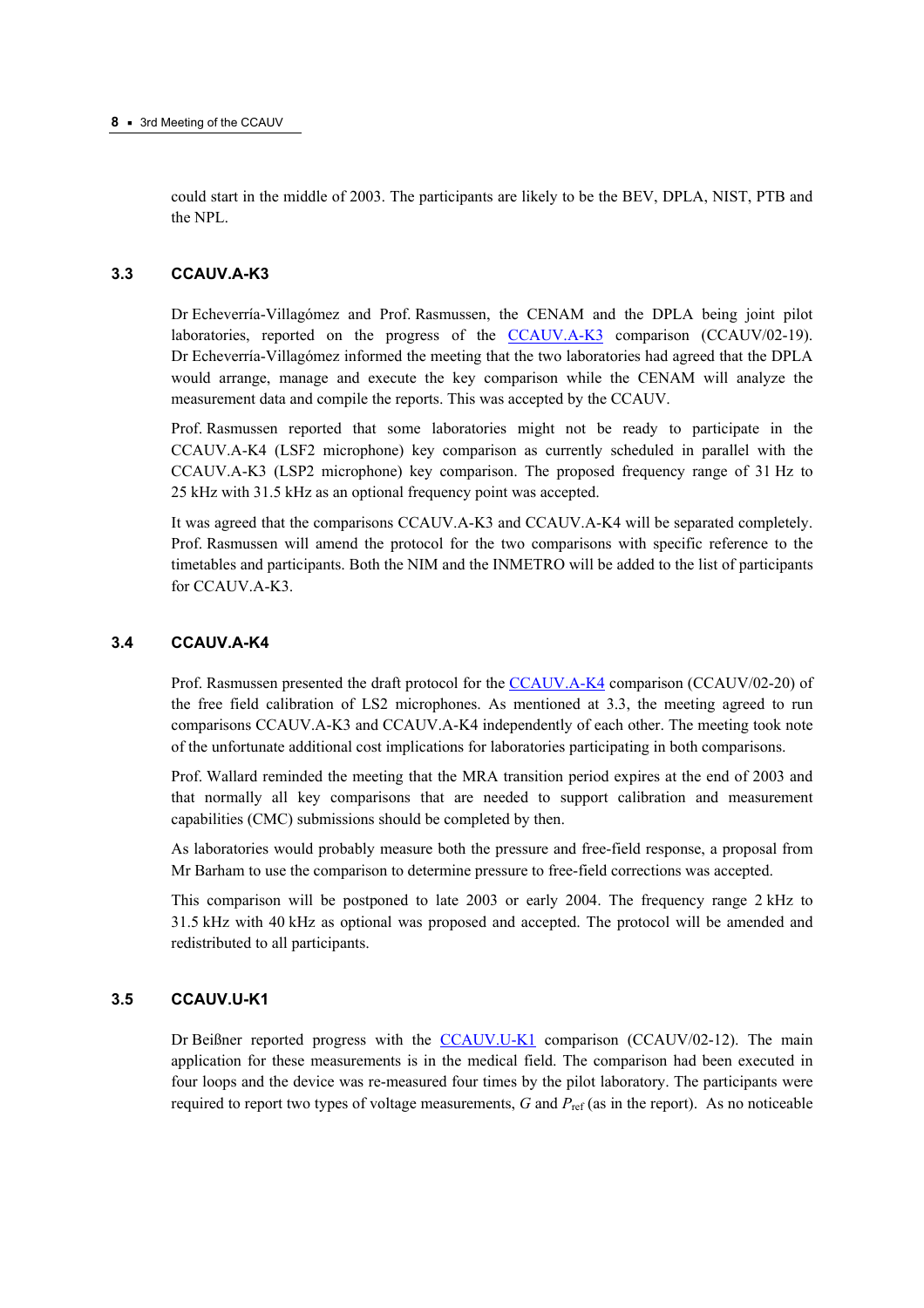differences were experienced between the two types of results, only the type-1 (*G*) results were analyzed in detail.

Dr Beißner commented that the radiation force balance was the preferred device used to perform these measurements. His report also included analysis of the stability of the device used. Nine institutes participated in the comparison. Unfortunately, two participants could not perform all the measurements.

Dr Beißner reported that he had used the weighted mean to calculate the KCRVs. At the time that the report was compiled, Dr Beißner was not aware of the BIPM guidance document, so the document's recommendations had not been followed specifically. The mean values calculated were verified for robustness and results that did not comply with the criteria were recalculated using the median.

Dr Filliben reopened the debate concerning the use of the weighted mean to calculate the KCRV. However, it was noted that consensus had been reached at the previous CCAUV meeting, that where possible the weighted mean would be used to calculate the KCRV.

It was noted that the participants' uncertainty budgets as well as the weighting factors used to calculate the weighted mean values should be included in the report. The report was accepted as the final report.

# **3.6 CCAUV.U-K2**

Dr Zeqiri's report (CCAUV/02-26) on [the CCAUV.U-K2 co](http://kcdb.bipm.org/AppendixB/KCDB_ApB_search_result.asp?search=2&cmp_cod_search=CCAUV.U-K2&match_exact=0)mparison highlighted that the results of only four of the seven original participants were included in the report. The other three laboratories were excluded on the basis that they did not realize the standard at a primary level.

Dr Zeqiri mentioned that the results of one laboratory were identified as outliers. The laboratory had submitted new results at the time that the Draft A report was discussed. All participants at the 2nd meeting of the CCAUV agreed upon the inclusion of the new results. Prof. Wallard confirmed that this was acceptable.

With reference to results that need to be considered as outliers, it was agreed that these should not be included in the calculation of the reference value, but should be included in the report and degrees of equivalence. It was noted that when results are not included in the calculation of the reference values, this needs to be stated clearly in the report.

It was agreed that the outlier results identified should be included in the degrees of equivalence (matrices and graphs). The exclusion of the outliers from the calculation of the reference value will be included in the report. The final report will be completed after the bilateral comparison between the NIM and the NPL, scheduled for the first half of 2003, has been completed and will be circulated by e-mail for approval by the CCAUV.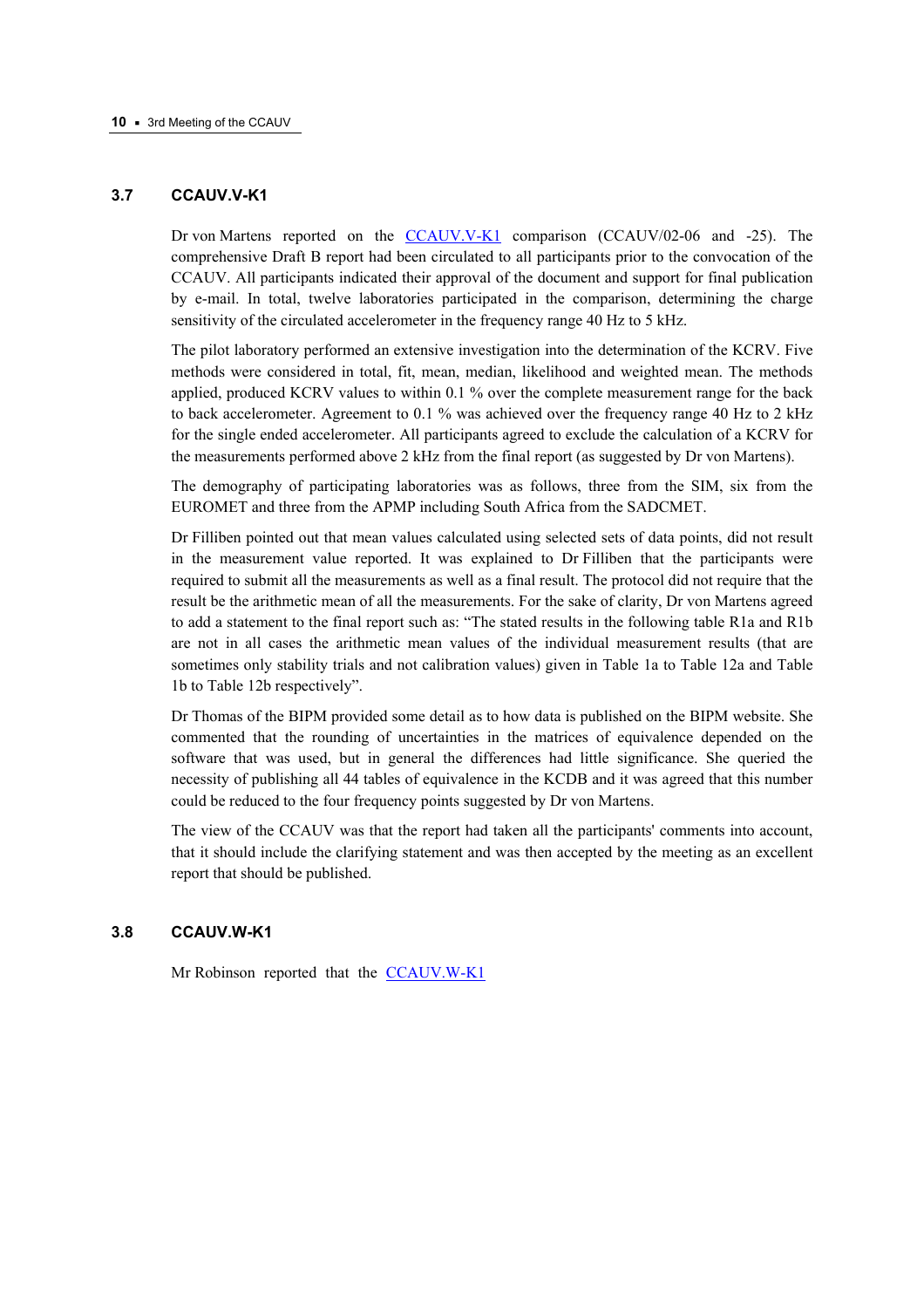#### 6 3rd Meeting of the CCAUV

Mr Veldman, CSIR-NML, was apointed as Rapporteurfor a third term. He was invited to compile the report immediately after the CCAUV meeting in an effort to expedite the report.

The agenda (CCAUV/02-00) was accepted as presented, with no proposals for change.

#### $\overline{2}$ REPORT ONE SECON MEETING OFFICCAUV OCTOBR 2001

The President delivered a short summary of the full report of the 2nd meeting of the CCAUV, highlighting important issues and complimenting the participants in the various key comparisons.

#### 3 PROGRESS AN RESULTS OF COMPARISON

The BIPM, through a working group, had proposed guidelines (CCAUV/02-36) for the evaluation of key comparison data and producing the key comparison reference value (KCRV). Dr Quinn confirmed that the document would be published in Metrologia He emphasized that the document should be seen as guidance.

A lengthy debate followed. Dr Filliben of the NIST expressed his strong views against the use of the weighted mean as a method of determining the KCRV. He was concerned that this method would be widely implemented as the weighted mean is the method favoured by the guidance document.

Dr Quinn disagreed with Dr Filliben's suggestion that if the BIPM published the guide document, it would be seen as the only way to calculate reference values. He expressed the view that the publication would encourage experts to publish their research either in support or opposition of the guidance.

Dr Filliben's views were met with opposition from some of the delegates. At the second convocation of the CCAUV, the pilot laboratories had presented investigations into the application of different methods for determining the KCRV for the different key comparisons. The methods that were considered included the mean, median, weighted mean and others. Data was presented that showed negligible differences between the methods for the key comparisons in question. In cases where the weighted mean had been applied, the pilot laboratory performed "validation checks" on the results to determine the robustness of the calculations. In cases where such checks revealed unsatisfactory results, different methods were then used to determine the KCRV for that specific measurement.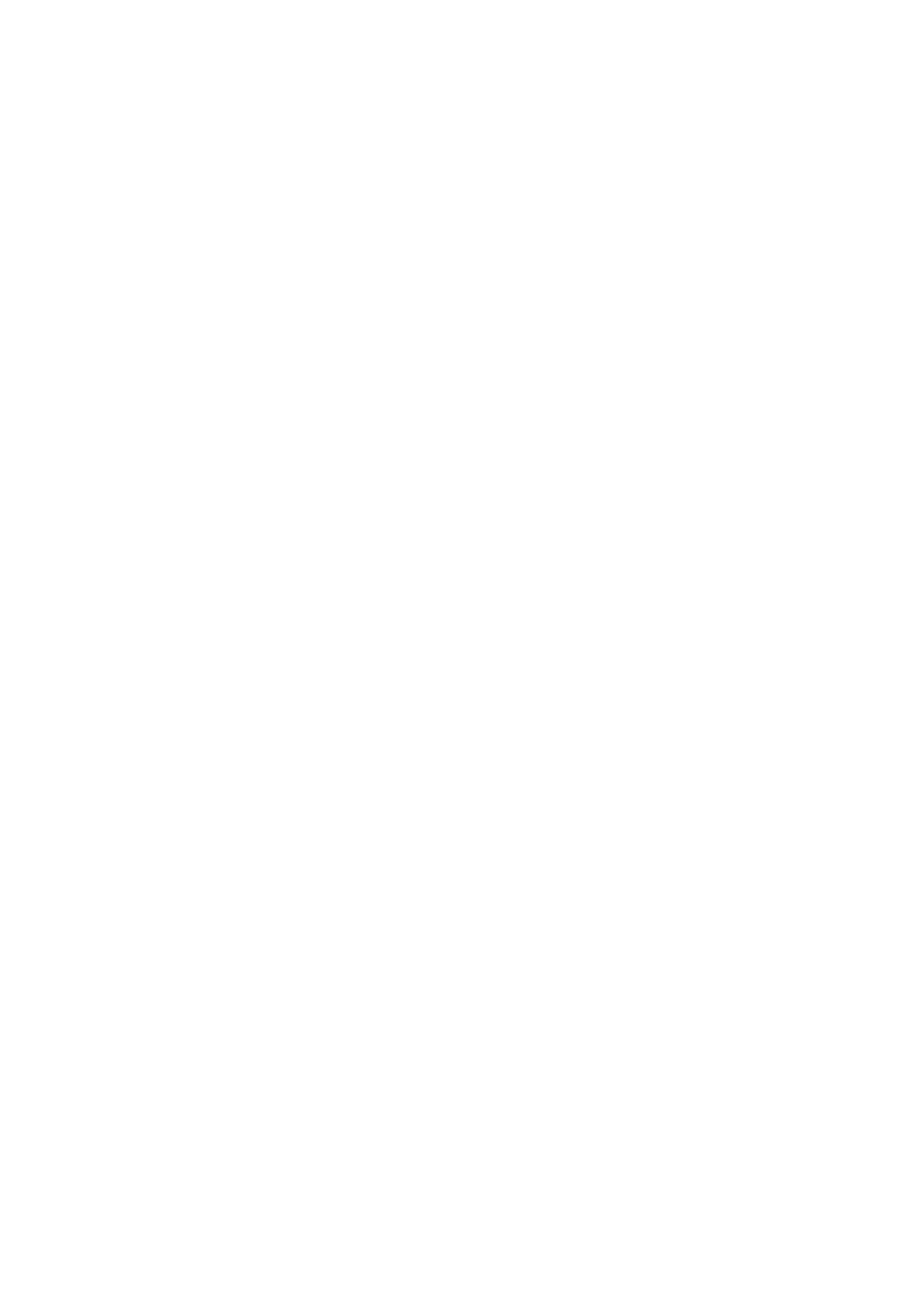could start in the middle of 2003. The participants are likely to be the BEV, DPLA, NIST, PTB and the NPL.

#### $3.3$ CCAUV.A-K3

Dr Echeverría-Villagómez and Prof. Rasmussen, the CENAM and the DPLA being joint pilot laboratories, reported on the progress of the CCAUV.A-K3 comparison (CCAUV/02-19). Dr Echeverría-Villagómez informed the meeting that the two laboratories had agreed that the DPLA would arrange, manage and execute the key comparison while the CENAM will analyze the measurement data and compile the reports. This was accepted by the CCAUV.

Prof. Rasmussen reported that some laboratories might not be ready to participate in the CCAUV.A-K4 (LSF2 microphone) key comparison as currently scheduled in parallel with the CCAUV.A-K3 (LSP2 microphone) key comparison. The proposed frequency range of 31 Hz to 25 kHz with 31.5 kHz as an optional frequency point was accepted.

It was agreed that the comparisons CCAUV.A-K3 and CCAUV.A-K4 will be separated completely. Prof. Rasmussen will amend the protocol for the two comparisons with specific reference to the timetables and participants. Both the NIM and the INMETRO will be added to the list of participants for CCAUV.A-K3.

#### $3.4$ **CCAUV.A-K4**

Prof. Rasmussen presented the draft protocol for the CCAUV.A-K4 comparison (CCAUV/02-20) of the free field calibration of LS2 microphones. As mentioned at 3.3, the meeting agreed to run comparisons CCAUV.A-K3 and CCAUV.A-K4 independently of each other. The meeting took note of the unfortunate additional cost implications for laboratories participating in both comparisons.

Prof. Wallard reminded the meeting that the MRA transition period expires at the end of 2003 and that normally all key comparisons that are needed to support calibration and measurement capabilities (CMC) submissions should be completed by then.

As laboratories would probably measure both the pressure and free-field response, a proposal from Mr Barham to use the comparison to determine pressure to free-field corrections was accepted.

This comparison will be postponed to late 2003 or early 2004. The frequency range 2 kHz to 31.5 kHz with 40 kHz as optional was proposed and accepted. The protocol will be amended and redistributed to all participants.

#### CCAUV.U-K1  $3.5$

Dr Beißner reported progress with the CCAUV.U-K1 comparison (CCAUV/02-12). The main application for these measurements is in the medical field. The comparison had been executed in four loops and the device was re-measured four times by the pilot laboratory. The participants were required to report two types of voltage measurements,  $G$  and  $P_{ref}$  (as in the report). As no noticeable